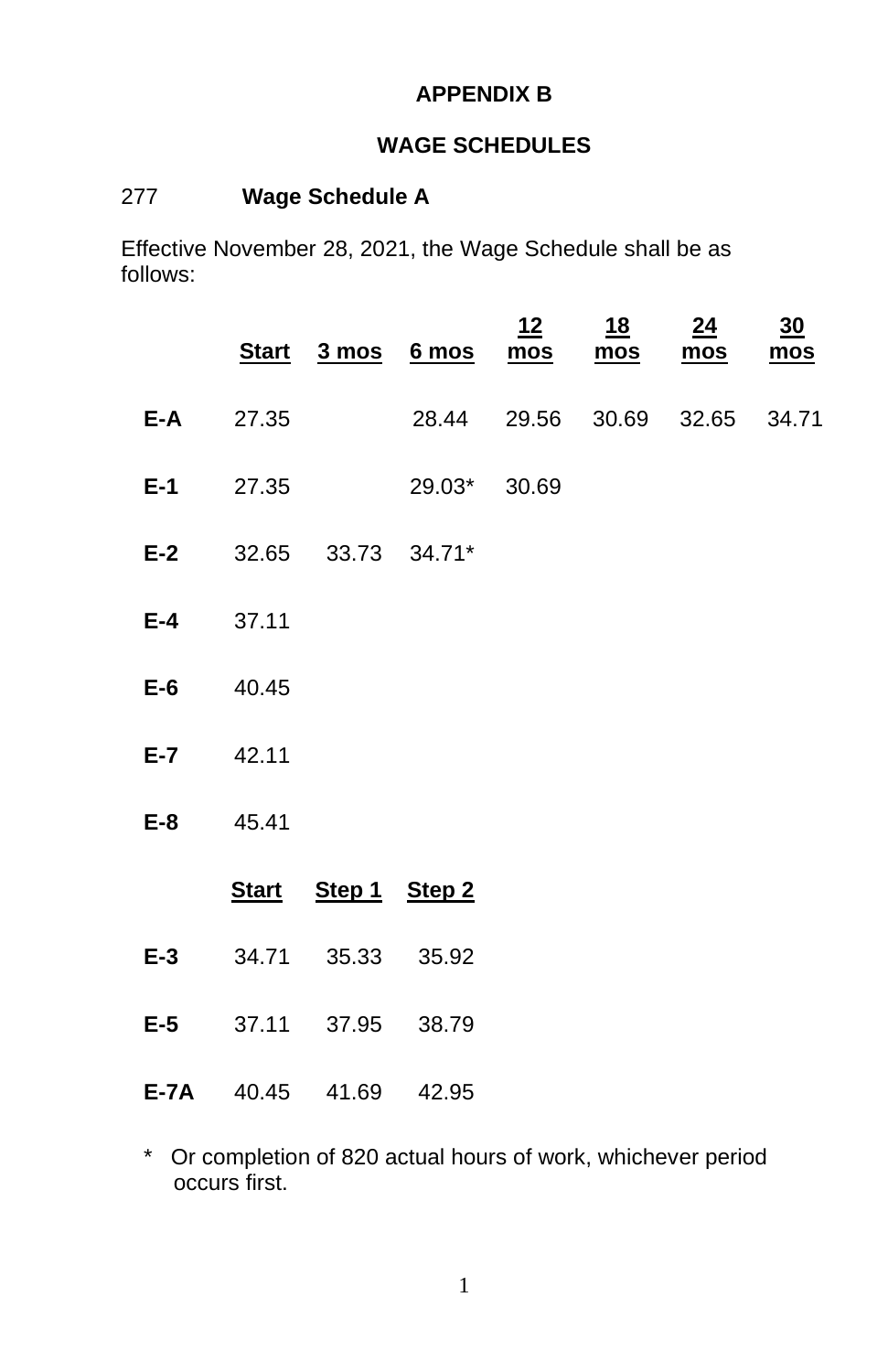# 278 **Wage Schedule B**

**E**ffective November 27, 2022, the Wage Schedule shall be as follows:

|       |                  |                        | Start 3 mos 6 mos mos         | <u> 12</u> | <u>18</u><br>mos | 24<br>$mos$ | $\underline{30}$<br>mos |
|-------|------------------|------------------------|-------------------------------|------------|------------------|-------------|-------------------------|
|       | $E-A$ 28.17      |                        | 29.29 30.45 31.61 33.63 35.75 |            |                  |             |                         |
|       |                  |                        | <b>E-1</b> 28.17 29.90* 31.61 |            |                  |             |                         |
|       |                  | E-2 33.63 34.74 35.75* |                               |            |                  |             |                         |
|       | $E-4$ 38.22      |                        |                               |            |                  |             |                         |
|       | E-6 41.66        |                        |                               |            |                  |             |                         |
|       | <b>E-7</b> 43.37 |                        |                               |            |                  |             |                         |
|       | E-8 46.77        |                        |                               |            |                  |             |                         |
|       |                  | Start Step 1 Step 2    |                               |            |                  |             |                         |
| $E-3$ |                  | 35.75 36.39 37.00      |                               |            |                  |             |                         |
|       |                  | E-5 38.22 39.09 39.95  |                               |            |                  |             |                         |
|       |                  | E-7A 41.66 42.94 44.24 |                               |            |                  |             |                         |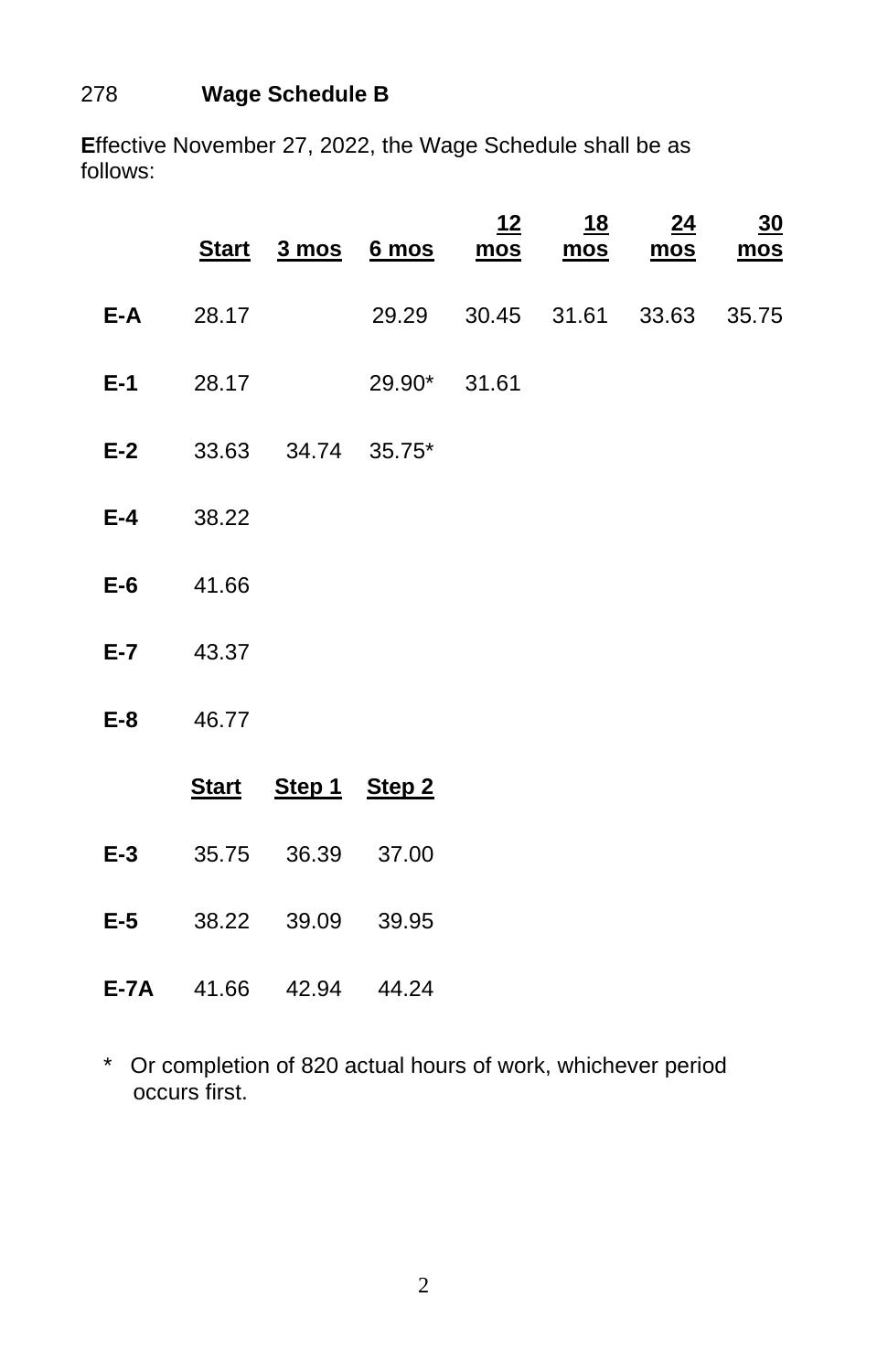#### 279 **Wage Schedule C**

**E**ffective November 26, 2023, the Wage Schedule shall be as follows:

|                  |                  |                        | Start 3 mos 6 mos mos    | 12 | <u>18</u><br><u>mos</u> | 24 | $\frac{30}{2}$<br>mos mos |
|------------------|------------------|------------------------|--------------------------|----|-------------------------|----|---------------------------|
|                  | $E-A$ 29.02      |                        | 30.17 31.36 32.56 34.64  |    |                         |    | 36.82                     |
|                  |                  |                        | $E-1$ 29.02 30.80* 32.56 |    |                         |    |                           |
|                  |                  | E-2 34.64 35.78 36.82* |                          |    |                         |    |                           |
| <b>E-4</b> 39.37 |                  |                        |                          |    |                         |    |                           |
| $E-6$ 42.91      |                  |                        |                          |    |                         |    |                           |
|                  | <b>E-7</b> 44.67 |                        |                          |    |                         |    |                           |
|                  | E-8 48.17        |                        |                          |    |                         |    |                           |
|                  |                  | Start Step 1 Step 2    |                          |    |                         |    |                           |
| $E-3$            |                  | 36.82 37.48 38.11      |                          |    |                         |    |                           |
|                  |                  | E-5 39.37 40.26 41.15  |                          |    |                         |    |                           |
|                  |                  | E-7A 42.91 44.23 45.57 |                          |    |                         |    |                           |